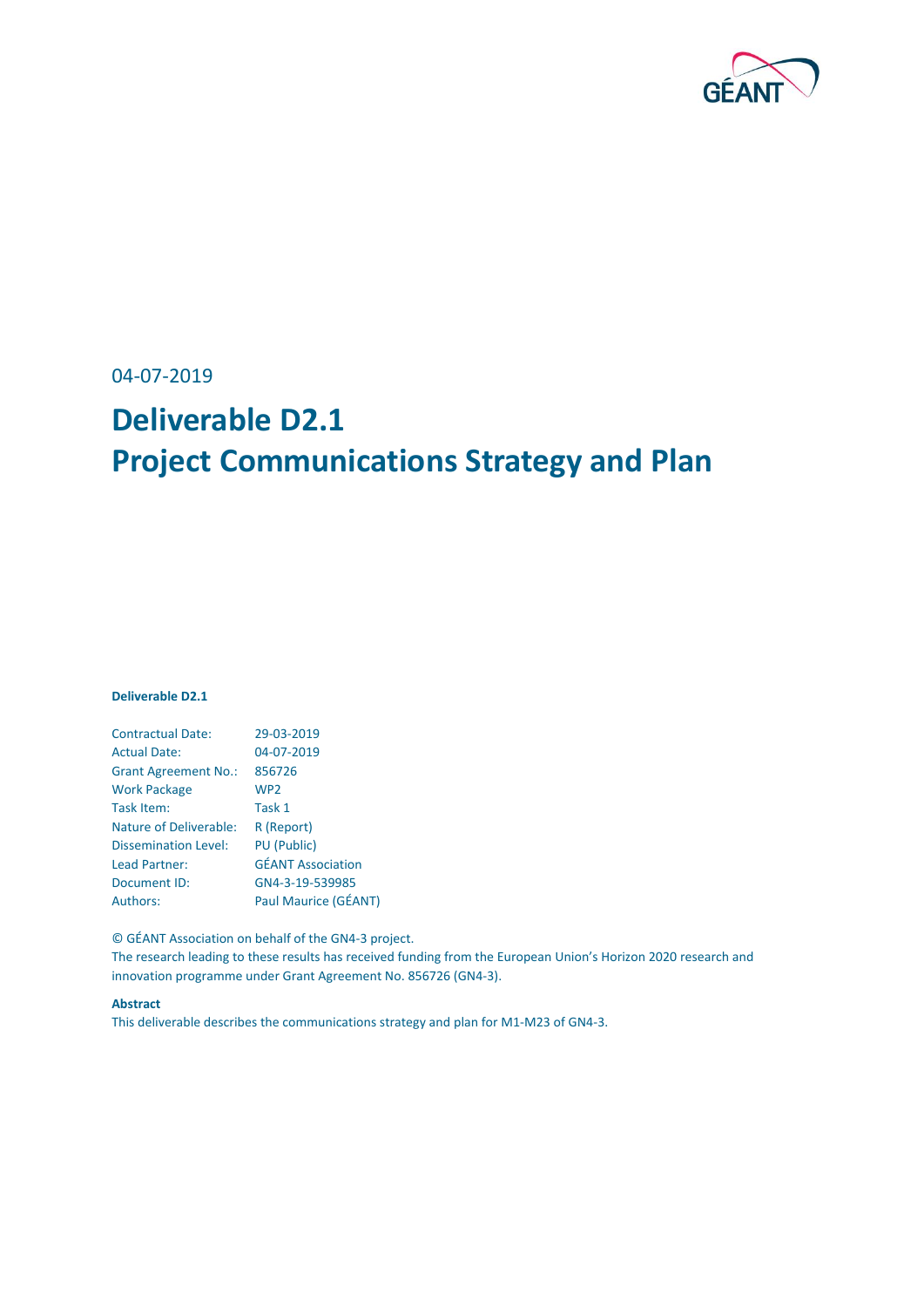

## **Table of Contents**

|          | <b>Executive Summary</b>               |       |                                    | 1              |
|----------|----------------------------------------|-------|------------------------------------|----------------|
| 1        | Introduction                           |       |                                    | $\overline{2}$ |
| 2        | <b>Project Communications Strategy</b> |       |                                    | 3              |
| 3        |                                        |       | <b>Project Communications Plan</b> | 6              |
|          | 3.1                                    |       | <b>Strategic Considerations</b>    | 6              |
|          |                                        | 3.1.1 | Audiences                          | 6              |
|          |                                        | 3.1.2 | Channels                           | 7              |
|          |                                        | 3.1.3 | Messaging                          | 7              |
|          |                                        | 3.1.4 | Stakeholder Engagement             | 8              |
|          | 3.2                                    |       | Stakeholder Impact Analysis        | 8              |
|          |                                        | 3.2.1 | <b>Communications Plan</b>         | 9              |
| 4        |                                        |       | Key Performance Indicators         | 16             |
| 5        | Conclusions                            |       | 17                                 |                |
| Glossary |                                        |       |                                    | 18             |

# **Table of Figures**

| Figure 2.1: Twin track approach |  |
|---------------------------------|--|
|                                 |  |

## **Table of Tables**

| Table 3.1: Stakeholder impact analysis |  |
|----------------------------------------|--|
| Table 3.2: Communications plan         |  |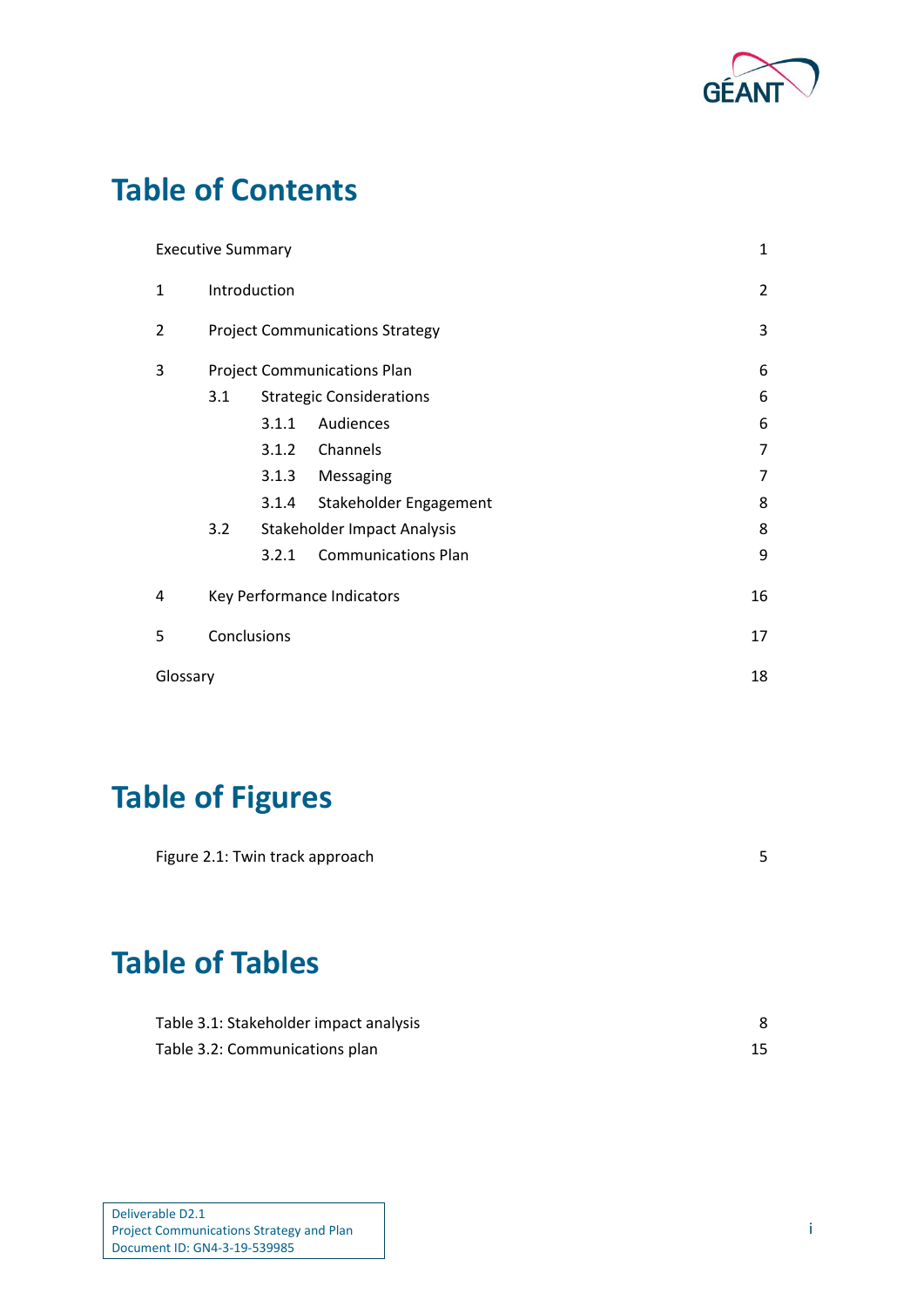

## <span id="page-2-0"></span>**Executive Summary**

This deliverable describes the communications strategy and plan for M1-M23 of GN4-3.

Continuing from the progress made in GN4-2, the document provides the strategic context that the communications strategy and plan is built on and details the key communication aspects that were considered in devising the communications plan.

Actions identified in the plan will be tracked on an ongoing basis and their success measured against the Key Performance Indicators set for the Task. Progress towards objectives will be monitored and reported on a regular basis.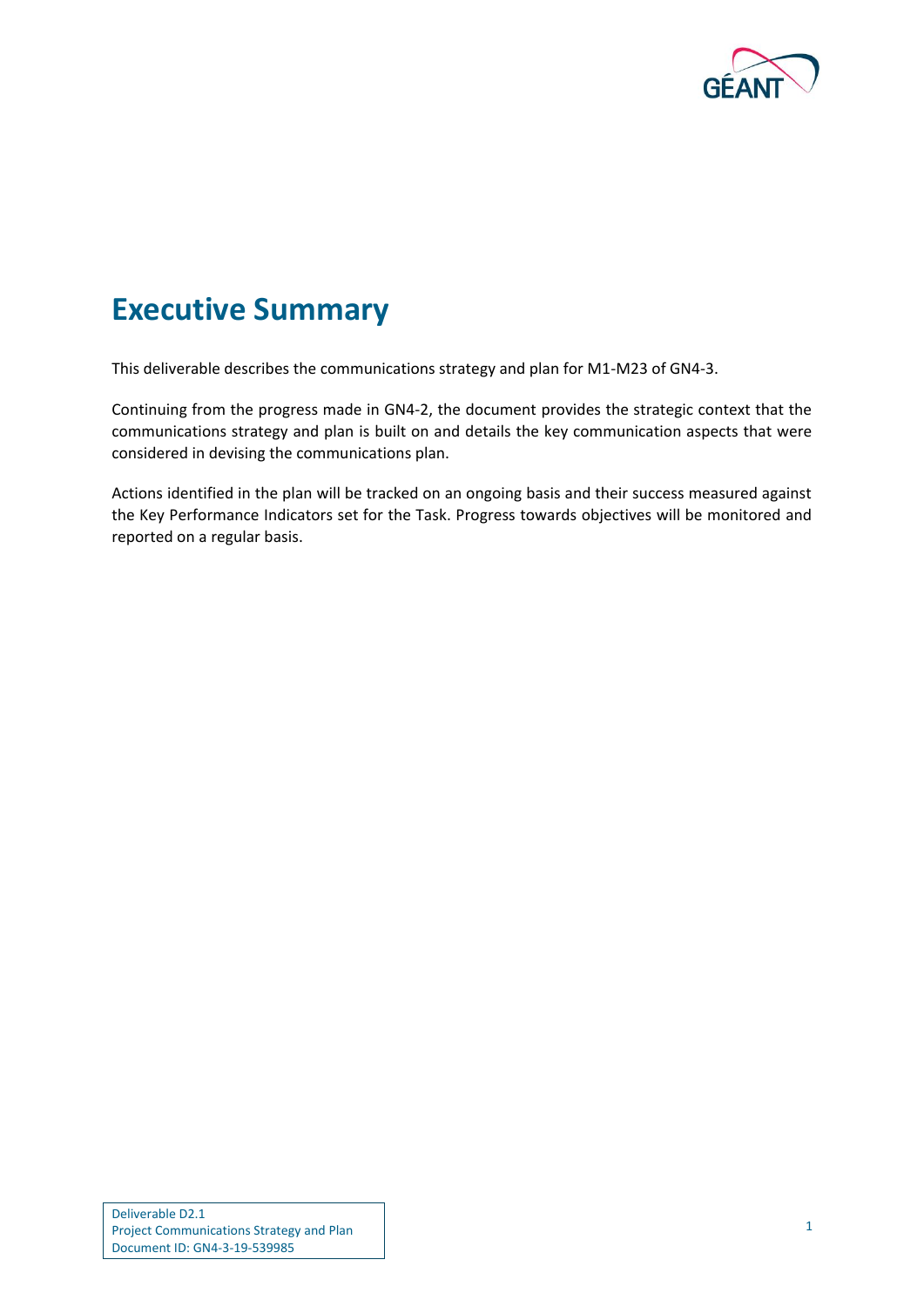

### <span id="page-3-0"></span>**<sup>1</sup> Introduction**

Informed by the goals set for GN4-2 and GN4-3 in the project's Description of Work (DoW), the marketing and communications strategy and plan continues to address the project's different stakeholders and their requirements, with integrated, consistent communications that target audiences through coordinated channels, with consistent messaging and impactful content.

Following the strategic direction set for GN4-3, this document sets out the communications strategy Task 1 has devised to progress and enhance the work it started in GN4-2 (see Section 2).

The communication plan the Task has compiled is based on the communication strategy and key communication aspects as well as stakeholder impact were considered in putting the plan together (see Section 3).

To track progress against the communications plan, Key Performance Indicators (KPIs) have been agreed, which the Task will monitor on a regular basis (see Section 4).

The document concludes by summarising the key approaches required to succeed in meeting its objectives and how it hopes to further progress its efforts (see Section 5).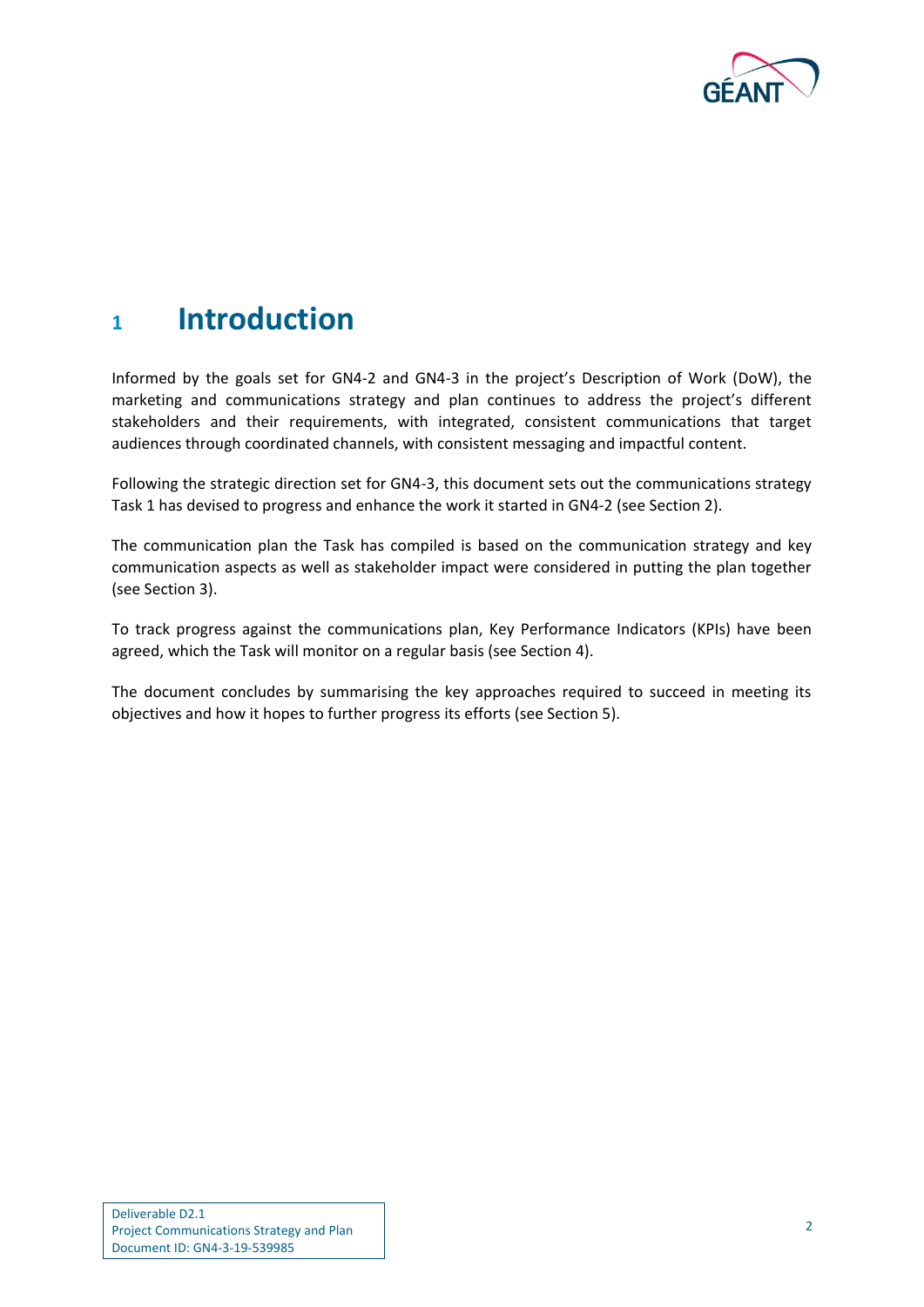

## <span id="page-4-0"></span>**<sup>2</sup> Project Communications Strategy**

The GN4-2 Description of Work included the following objective:

*'The overall FPA objective for the GÉANT Partnership is to contribute to the effective European Research Area by making Europe the best-connected region in the world. GÉANT must offer European researchers the network, communications facilities and application access that ensure the digital continuum necessary to allow them to conduct world-class research in collaboration with their peers around the world.'*

The GN4-3 DoW continues to pursue this objective and adds some supplementary objectives that are also relevant to project communications:

- *O3 'Support the GÉANT partners in their mission to offer the research and education community the best e-infrastructure environment possible to further their research and education activities.'*
- *O5 'Engage and contribute with services and expertise to other EC programmes where relevant and feasible.'*
- *O6 'Maintain and strengthen GÉANT's position and reputation in other world regions.'*

Informed by the above, the marketing communications strategy aims to raise awareness of the project, its activities and ambitions, as well as the network and services, and highlight the impact these have on the research and education community. This should be done through clear messaging and positioning statements, the production and publishing of engaging content to address key stakeholders, and communication delivery through integrated, measurable and collaborative channels.

WP2's communications, marketing and events service has continued to develop and evolve over the years and has proved itself to be an effective and valuable resource. It is also responsible for building and maintaining the GÉANT name and reputation.

Over successive GÉANT projects, the WP2 team has established effective communication channels with which to maximise the reach of the messages and content to a wide range of GÉANT stakeholder communities. Examples include the GÉANT website and services microsites, news stories and the flagship CONNECT magazine, event participation (e.g. SuperComputing, ICT, ICRI, DI4R etc.) and joint promotions with NRENs, a growing email distribution list and weekly newsletter, and a social media approach that targets all stakeholders. Furthermore, the TNC event organised by GÉANT and partner NRENs routinely attracts over 700 attendees, with several thousand watching streamed content online.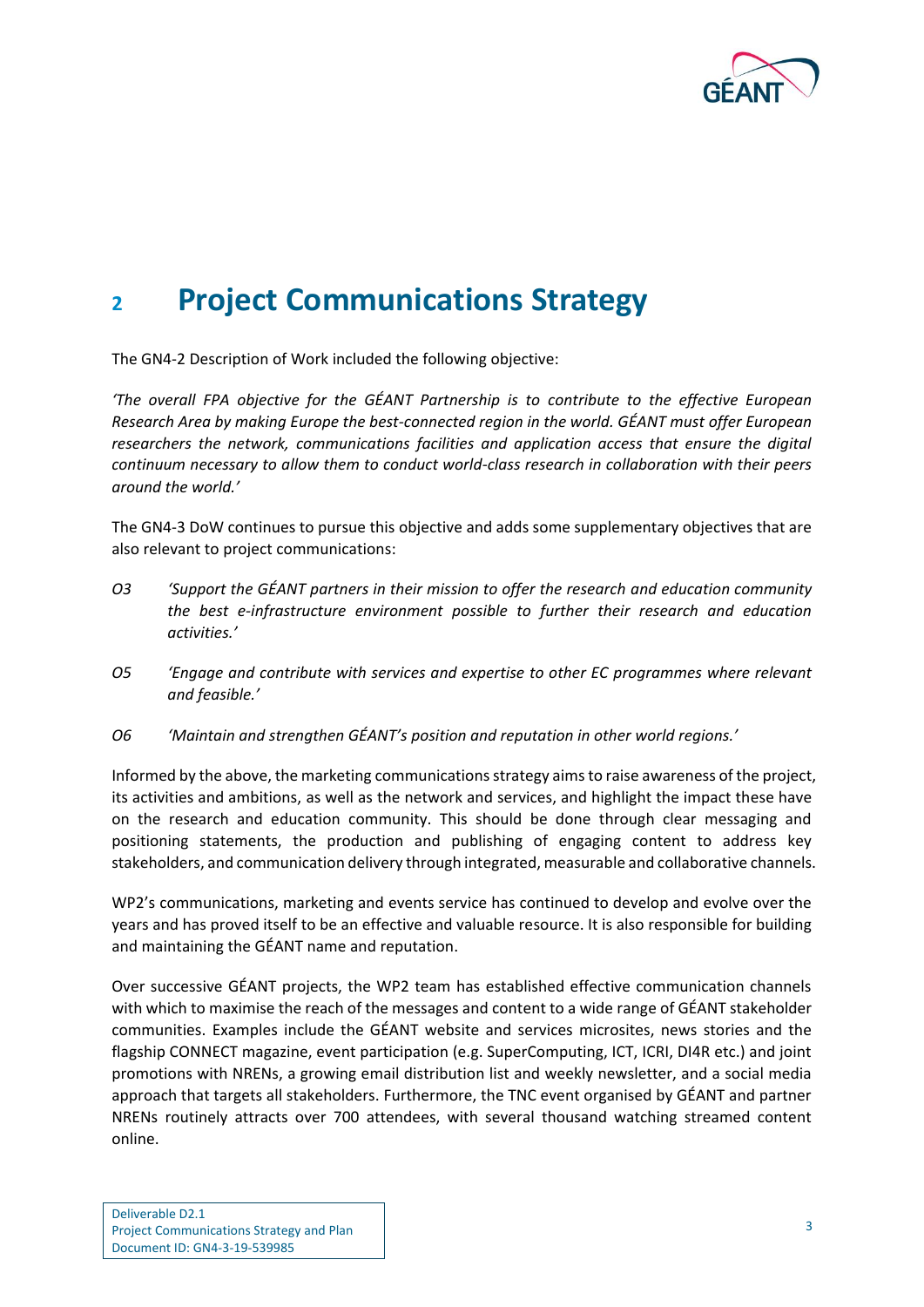#### Project Communications Strategy

WP2 will nurture its relationships and collaborate with other groups to make use of additional channels, such as the Global PR Network's "In the Field" blog, the Science Node weekly newsletter, stakeholder joint collaborations, EC websites, featured opportunities and social media, and, of course, the partners' own dissemination of information across all their channels. WP2 will continue to use tools to monitor/measure the impact of the communications to ensure they are relevant, targeted and cost-effective.

WP1 has a core role to coordinate the project's activities, and to ensure communication of progress, results and, importantly, of tools and information in order for participants and partners to be able to fully contribute to and benefit from the outputs and success of GN4-3. This includes an internal communications programme, aided by WP2 and the other work packages, as required, the core of which include the weekly newsletter, the annual project Symposium working conference and the intranet for sharing progress and updates.

WP2 works closely with the other work packages, in particular with WP3, to develop and implement communications plans that will enable dissemination and promotion, as well as allow dialogue with and feedback from the stakeholder groups. For example, the growing reach of GÉANT's social media channels, alongside the web presences, supports 'likes', re-tweets, sharing and incoming enquiries by individuals across all stakeholder groups. Event participation provides opportunities to engage with stakeholder groups and to obtain their comments and input for consideration. A mixture of conventional and digital marketing materials is deployed, and news stories and channels are carefully developed to ensure each stakeholder group is catered for in the most appropriate manner.

WP3 actively engages with the user communities to build solutions comprising services and expertise to match user needs and supports "co-creation", forming user groups to gather feedback on user experience of current services and working to gain insight into users' future requirements – all which provides intelligence for the work packages that help define new features or service ideas. Through attending and hosting user meetings, WP2 manages communications to help the project assess service development in response to the evolving needs of the e-community.

To continue the progress achieved in GN4-2, Task 1 has identified a number of objectives and actions for M1 – M23. These will be accomplished by building on the twin track approach employed in previous projects, an approach that separates 'features' and 'benefits' to address different stakeholders with the most appropriate and compelling content and deliver this through targeted channels.

The Task will continue to work closely with the other Work Packages, with project partners and participants, and with other stakeholders to ensure the widest reach.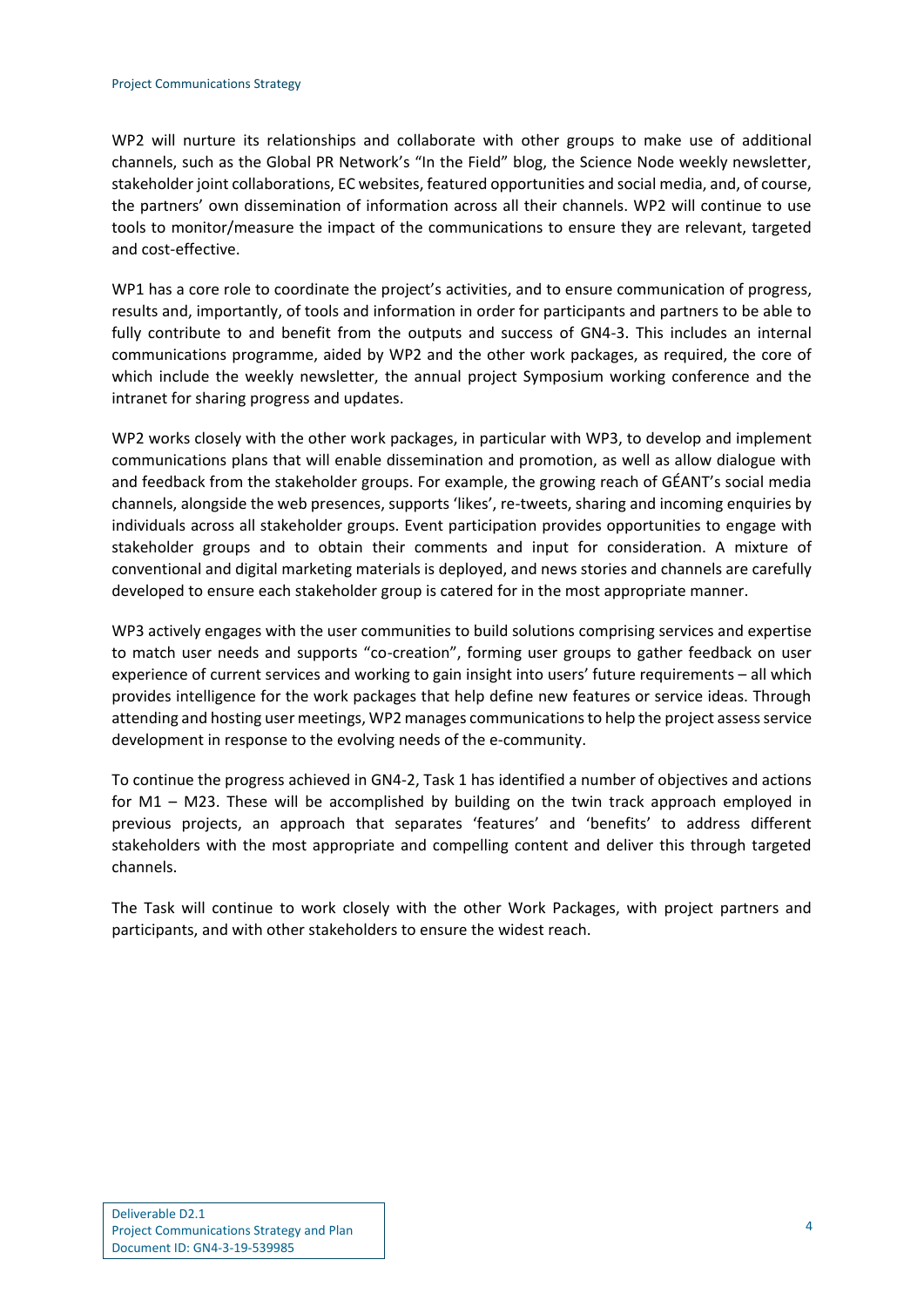|                                       | <b>Audiences</b>     | <b>Channels</b>        | <b>Content</b>     |
|---------------------------------------|----------------------|------------------------|--------------------|
| <b>Impactful</b>                      | Public               | Websites               | <b>Articles</b>    |
|                                       | <b>Researchers</b>   | <b>CONNECT</b>         | Videos             |
| (benefits and stories - The Why)      | <b>Campuses</b>      | Social media           | Slides             |
|                                       | Governments          | <b>External events</b> | Case studies       |
|                                       | <b>Audiences</b>     | <b>Channels</b>        | <b>Content</b>     |
| <b>Functional</b>                     | <b>NRENS</b>         | Intranet               | Service features   |
| (features and information - The What) | Service implementers | Wiki                   | Implementation     |
|                                       | E-infrastructures    |                        | <b>Fact sheets</b> |

Industry

<span id="page-6-0"></span>Figure 2.1: Twin track approach

As an integral part of its work, each work package of GN4-3 and GN4-3N will disseminate its results to relevant audiences, in coordination with the Support WPs (WP1, WP2, WP3). This will include:

- Presentations.
- Training and knowledge-sharing at meetings and conferences.
- Issuing news stories, use studies and service documentation.
- E-infrastructure integration projects and suppliers through operational collaborations with, for example, international networking organisations.

As the new fibre footprint is made available by the GN4-3N project and passed on to the GN4-3 project for operations and support, the dissemination effort will be adapted to include the new opportunities offered to the countries with newly established 100 Gbps fibre connectivity.

A core role of WP2 *Marketing, Communications and Events* is to disseminate and promote the results and output of the project across the stakeholder communities through external and internal communication strategies and actions, helping to increase the success and adoption of services. To ensure partner involvement, this work is carried out in collaboration with WP3 *User and Stakeholder Engagement*.

The Marcoms communications strategy informs the communications plan, which is detailed in the next section.

**Technical posters**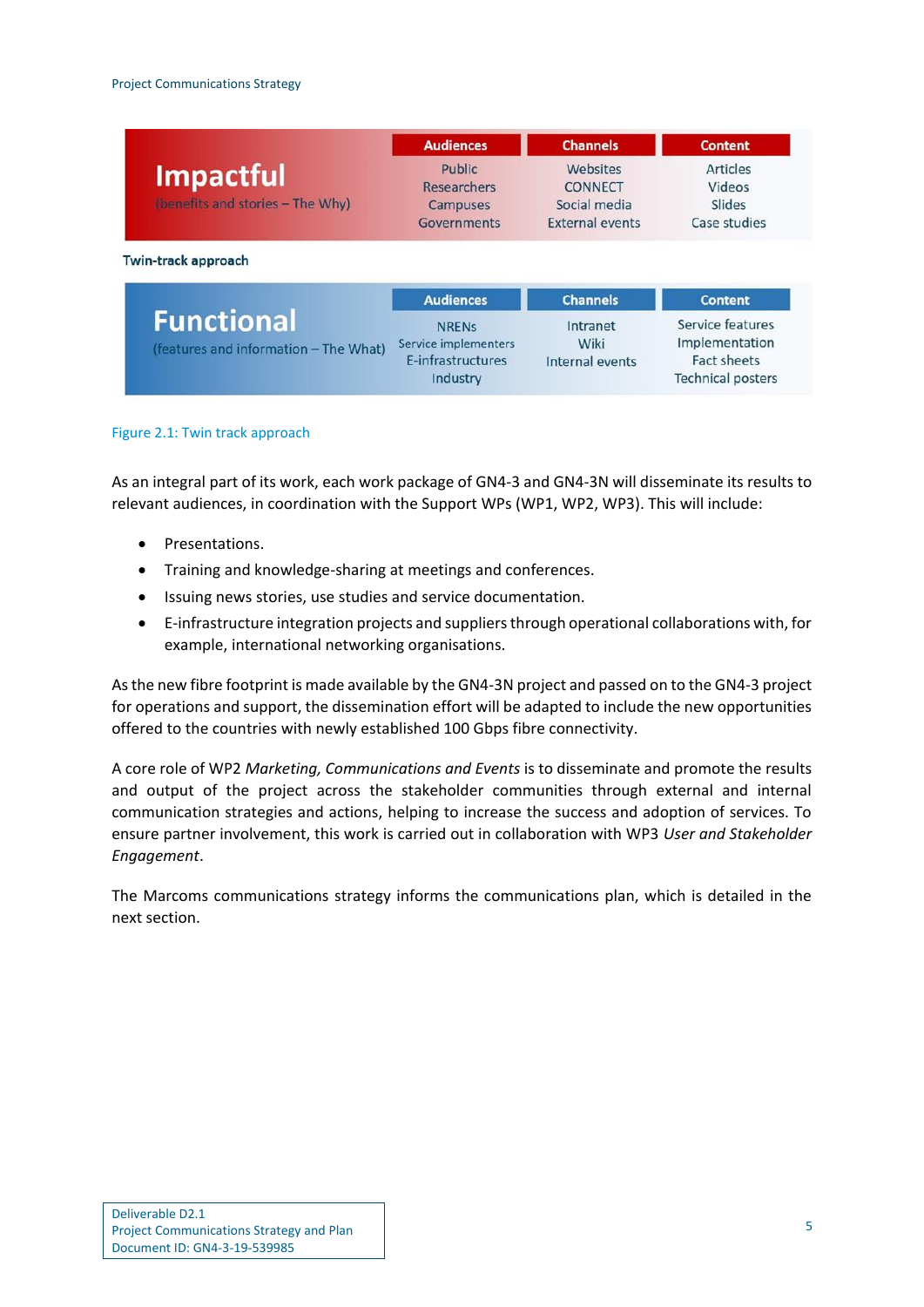

## <span id="page-7-0"></span>**<sup>3</sup> Project Communications Plan**

Focussing on a set of objectives (see Section 3.2) that have been informed by the strategy, the communications plan defines the information dissemination required to meet these objectives:

- What information needs to be disseminated?
- Who does it need to be delivered to?
- When should it be delivered?
- Which communication channels should be used?

The success of actions is measured against Key Performance Indicators (KPIs).

### <span id="page-7-1"></span>**3.1 Strategic Considerations**

In putting together the marketing communications plan, Task 1 has followed the devised strategy by considering key communication aspects. These are the audience that need to be addressed, which channels are appropriate for addressing the different audiences, what messaging approach will deliver the best results, how content is conveyed most effectively and how stakeholder engagement can be ensured.

### <span id="page-7-2"></span>**3.1.1 Audiences**

The GÉANT project has a diverse range of audiences, including:

- project partners (European NRENs)
- project participants
- research communities
- campuses
- the European Commission
- national governments
- global partners
- industry
- the public

These audiences have different interests, different requirements for information and levels of engagement, and will often get their information from different communications channels.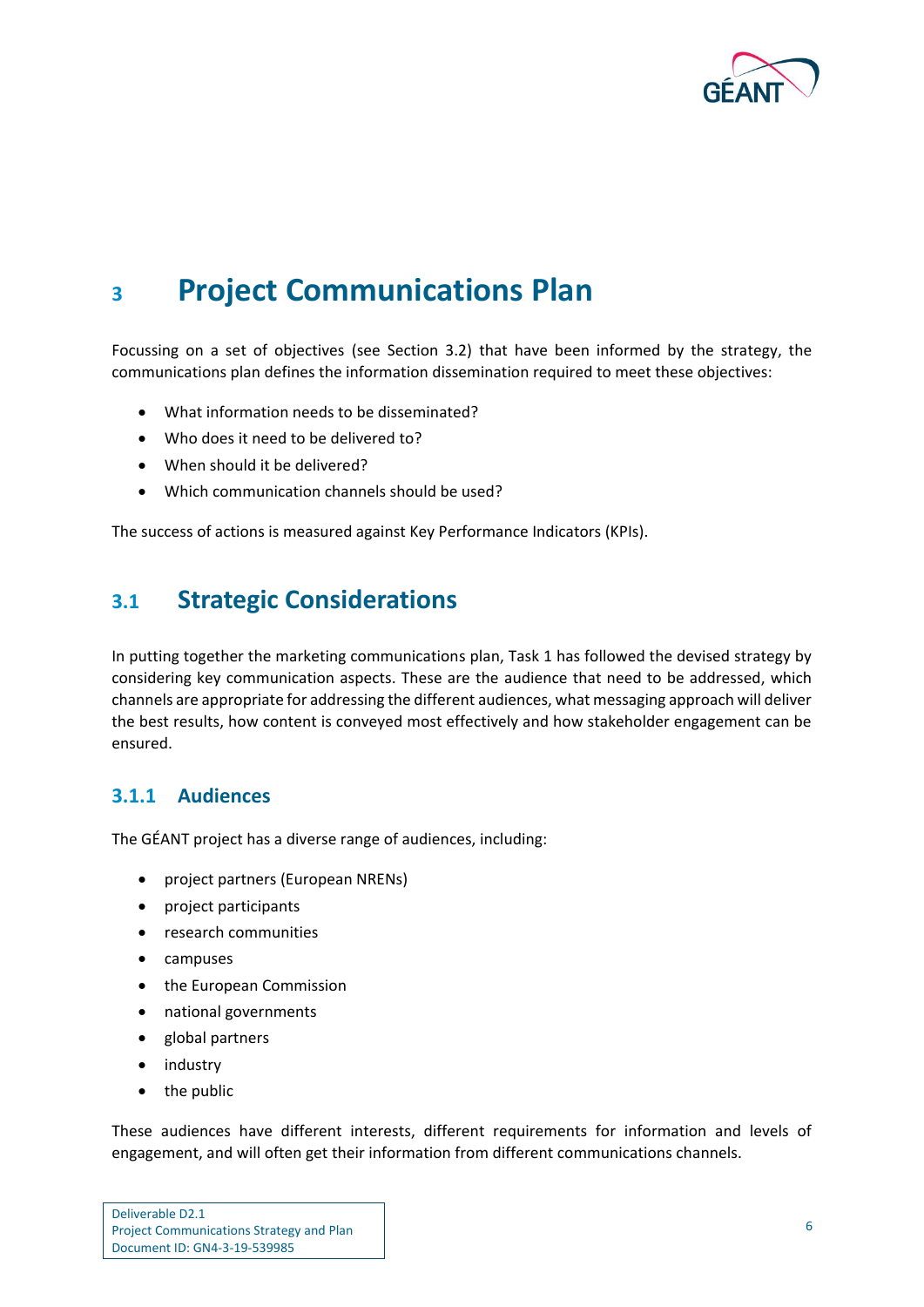### <span id="page-8-0"></span>**3.1.2 Channels**

Reaching the project audiences requires a range of communication channels that cater for different types of content and consumption. For example, a detailed description of eduroam and how to set it up for an institution will require a very different approach to raising awareness of an eduroam campaign.

The project therefore uses different channels for different purposes. Channels employed include:

- web presences (e.g. geant.org; impact.geant.org; blog.geant.org; eduGAIN.geant.org etc.)
- two weekly newsletters (GÉANT Project Office news from the PMO for participants, PeaR weekly newsletter subscribed to by a wide range of audiences)
- the flagship CONNECT magazine
- social media to raise awareness, engage with audiences, and drive traffic to web presences

Throughout GN4-2 significant progress was made in improving the project's communications channels, not just ensuring they were optimised for mobile devices and with a stronger focus on design, but also delivering several new websites for specific audiences, and tailoring content for the increasing use of social media. This approach in turn is supporting outreach teams and promoting service uptake. In GN4-3 the approach is to streamline, and better integrate these channels for greater impact and efficiency.

### <span id="page-8-1"></span>**3.1.3 Messaging**

A consistent approach to messaging helps to ensure the project and its activities are positioned correctly and seen as supporting wider initiatives, as well as building trust with stakeholders. The Task will continue to work with the Project Management Office (PMO) and with Work Package Leaders to develop project-wide messaging.

The Task considers that grouping the project's wide range of activities into a number of key areas (networking, trust and identity, cloud services, community, and research engagement) will support this positioning.

In particular, the areas of networking, trust and identity, and cloud services are central to Open Science and messaging will support the high-level GÉANT objectives and positioning of the project within the EOSC, EDI and Horizon 2020 landscape.

The community area covers such initiatives as TNC, the Task Forces and Special Interest Groups that foster innovation, and the Learning and Development work.

And the research engagement area highlights the positive impact of GÉANT and the NRENs on science, innovation and education – supporting the outreach efforts of Work Package 3 User & Stakeholder Engagement.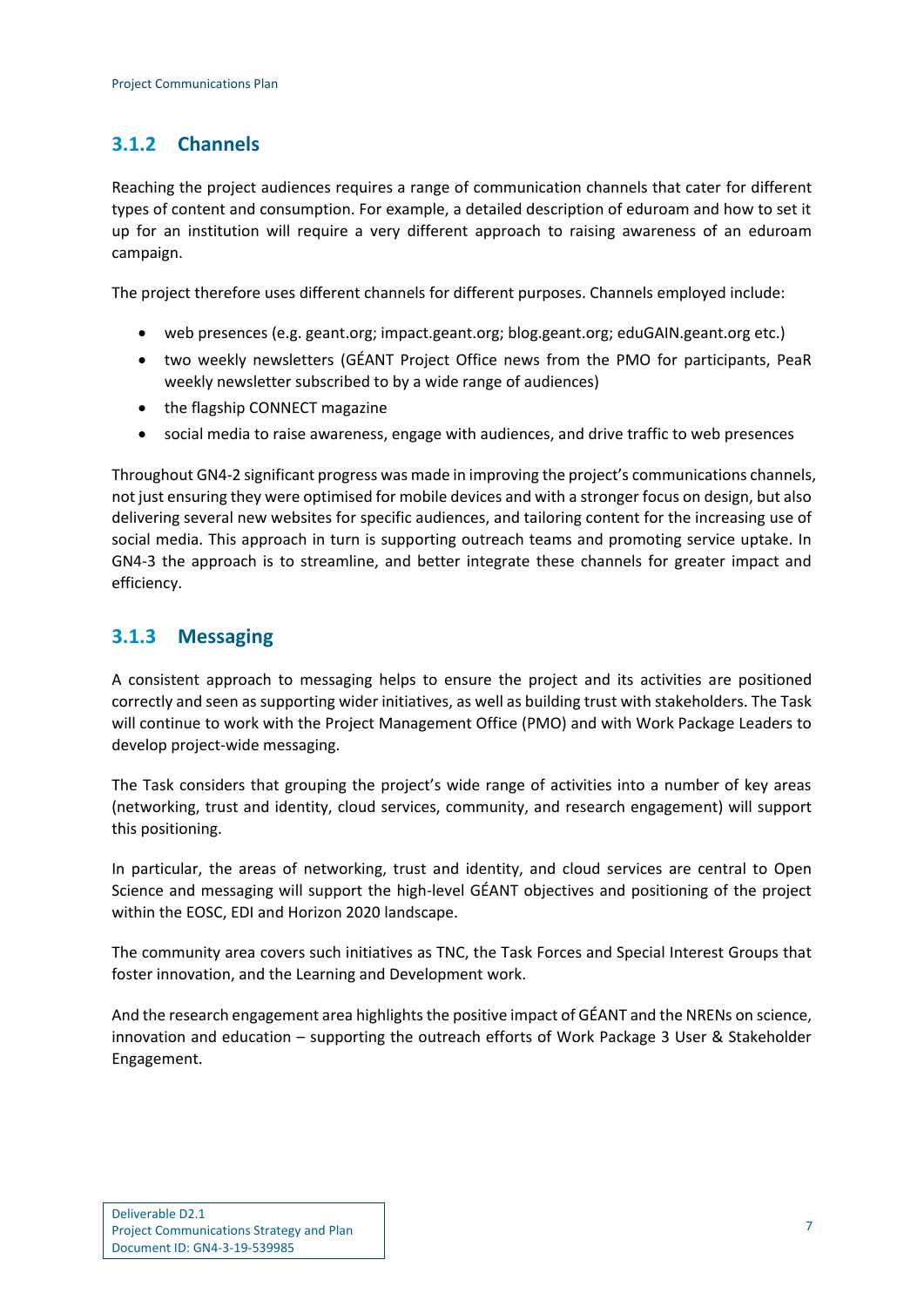### <span id="page-9-0"></span>**3.1.4 Stakeholder Engagement**

The Task will engage with all stakeholders, including Work Package Leaders and their Task Leaders, project partners and participants, the European Commission, and other partners.

Ongoing engagement with stakeholders, through both established and new channels, will be essential to the achievement of objectives. The level of detail will also be modified in accordance with the reader, including work package leaders, task leaders, project partners, project participants, the EC and other partners.

### <span id="page-9-1"></span>**3.2 Stakeholder Impact Analysis**

**Error! Reference source not found.** lists the stakeholders of the GÉANT project and their interests with the aim to determine the impact they have on marketing communications. This integrated approach to understanding the stakeholders is useful to ensure effective communications.

| <b>Stakeholders</b>                | <b>Interests</b>                                                                                                                                                                                                                                                           | <b>Estimated</b><br>Impact | <b>Estimated</b><br>priority |
|------------------------------------|----------------------------------------------------------------------------------------------------------------------------------------------------------------------------------------------------------------------------------------------------------------------------|----------------------------|------------------------------|
| WPLs /TLs                          | WPLs and TLs have a responsibility to disseminate their<br>work and to engage with their audiences. The Task will<br>work closely with them to ensure their communications<br>needs are fully met and support the project's overall<br>objectives.                         | Medium                     | $\overline{2}$               |
| Project Participants<br>(partners) | The way in which this stakeholder consumes content is<br>notable – as participants are often not involved in the<br>project in a full-time capacity, and so the Task needs to<br>compete for their attention and ensure the content is<br>easy for them to consume.        | Medium                     | 2                            |
| EC                                 | The EC requires the project to communicate its work<br>and benefits to a wide range of audiences and needs to<br>be kept up to date with developments and success<br>stories. Therefore, the Task will work with the Project<br>Officer to support their outreach efforts. | High                       | $\mathbf{1}$                 |
| Other collaborators                | The project needs to collaborate with a range of<br>partners, and to support their outreach efforts, e.g. e-<br>infrastructure partners and global partners. The Task<br>will work with the relevant WPL/TL to ensure these<br>collaborations continue to progress.        | Medium                     | 2                            |

<span id="page-9-2"></span>Table 3.1: Stakeholder impact analysis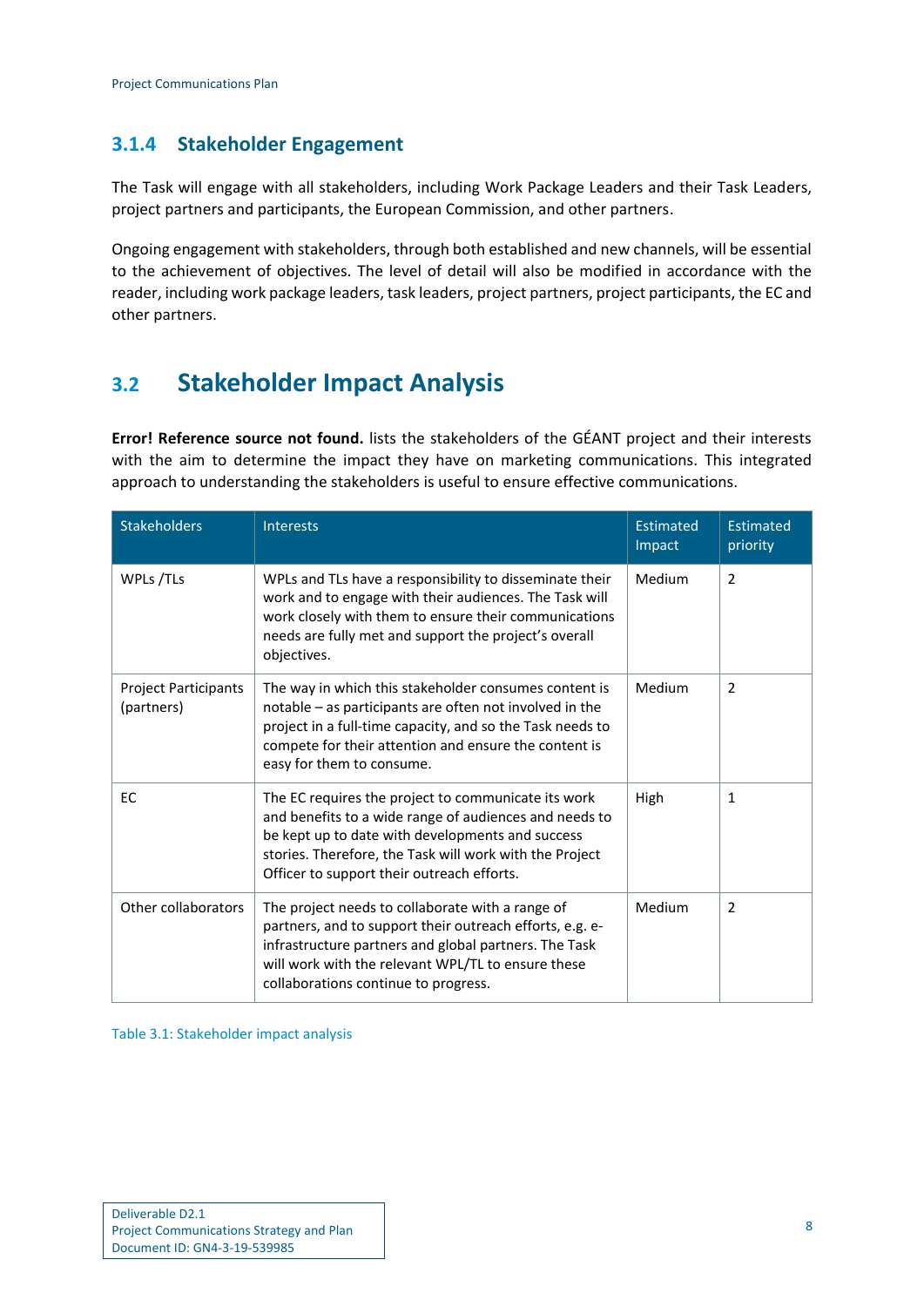

### **3.2.1 Communications Plan**

The communications plan details each objective, the actions to be taken to achieve it, the stakeholders targeted by the actions, the channels used to reach the stakeholders and how often the actions are to be executed.

<span id="page-10-0"></span>

| Objective                                                                                            | <b>Additional Information</b>                                                                                                                                                                        | Action                                                                                                                                     | <b>Target Stakeholders</b>                         | Channels                                                                                                           | Frequency       |
|------------------------------------------------------------------------------------------------------|------------------------------------------------------------------------------------------------------------------------------------------------------------------------------------------------------|--------------------------------------------------------------------------------------------------------------------------------------------|----------------------------------------------------|--------------------------------------------------------------------------------------------------------------------|-----------------|
| Position and<br>promote the GÉANT<br>network and services<br>to European and<br>global stakeholders. | GÉANT supports the EOSC<br>and EDI initiatives and is<br>engaging fully to examine<br>the role that GÉANT and the<br>NRENs can play. Once this<br>role is understood and<br>established, it will be  | Develop and disseminate<br>appropriate messaging regarding<br>how GÉANT and the NRENs can<br>best support the EOSC and EDI<br>initiatives. | $\bullet$ EC<br>• NRENs<br>• Partners<br>• Public  | <b>CONNECT</b> feature<br>articles and interviews<br>with EC representatives.<br>Published in print and<br>online. | Quarterly       |
|                                                                                                      | integral to the project's                                                                                                                                                                            | Promote the GN4-3N<br>infrastructure rollout with                                                                                          | $\bullet$ EC                                       | <b>CONNECT channels</b>                                                                                            | Daily / Monthly |
|                                                                                                      | overall positioning and<br>messaging and the Task will<br>work with the PMO and<br>other stakeholders as<br>needed to develop and<br>disseminate this messaging<br>through all relevant<br>channels. | articles, blog posts, interviews<br>with GN4-3N WPLs, graphics and<br>animations.                                                          | • NRENs                                            | Social media                                                                                                       | As needed       |
|                                                                                                      |                                                                                                                                                                                                      |                                                                                                                                            | • Industry<br>Workshops<br>• Public<br>Conferences |                                                                                                                    | As needed       |
|                                                                                                      |                                                                                                                                                                                                      |                                                                                                                                            |                                                    |                                                                                                                    | As needed       |
|                                                                                                      |                                                                                                                                                                                                      |                                                                                                                                            |                                                    | Events                                                                                                             | Quarterly       |
|                                                                                                      |                                                                                                                                                                                                      |                                                                                                                                            |                                                    | External media (press)                                                                                             | Quarterly       |
|                                                                                                      |                                                                                                                                                                                                      | Create a dedicated website to                                                                                                              | $\bullet$ EC                                       | network.geant.org                                                                                                  | N/A             |
|                                                                                                      |                                                                                                                                                                                                      | illustrate the network<br>(network.geant.org) to show                                                                                      | • NRENs                                            | website                                                                                                            |                 |
|                                                                                                      |                                                                                                                                                                                                      | GN4-3N progress, network                                                                                                                   | • Industry                                         |                                                                                                                    |                 |
|                                                                                                      |                                                                                                                                                                                                      | rollout, traffic flows etc.                                                                                                                | • Institutions                                     |                                                                                                                    |                 |
|                                                                                                      |                                                                                                                                                                                                      |                                                                                                                                            | • End users                                        |                                                                                                                    |                 |
|                                                                                                      |                                                                                                                                                                                                      |                                                                                                                                            | • Public                                           |                                                                                                                    |                 |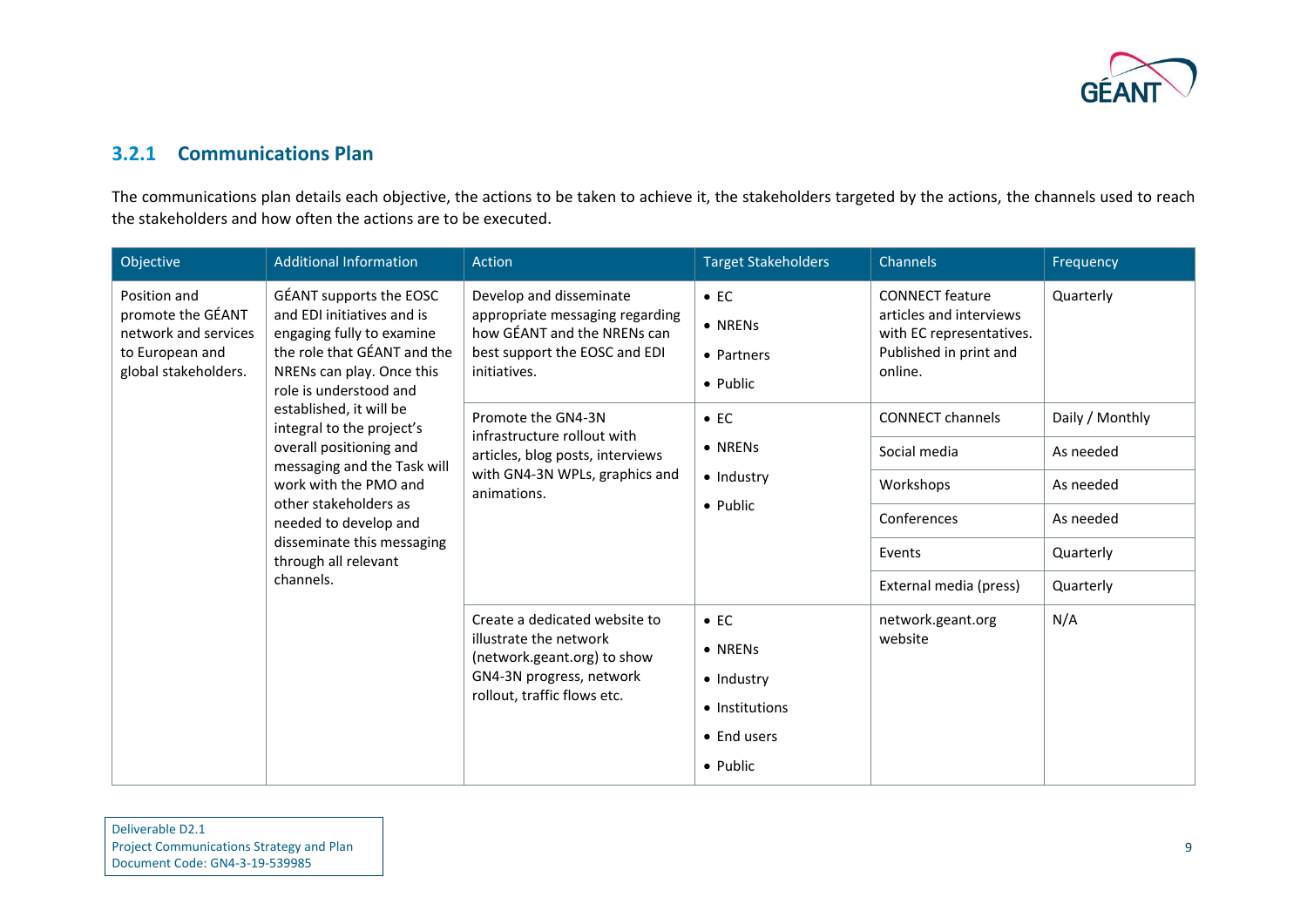

| Objective                                | <b>Additional Information</b>                                                                                                                          | Action                                                                                                                                                                                            | <b>Target Stakeholders</b> | Channels                                                            | Frequency            |
|------------------------------------------|--------------------------------------------------------------------------------------------------------------------------------------------------------|---------------------------------------------------------------------------------------------------------------------------------------------------------------------------------------------------|----------------------------|---------------------------------------------------------------------|----------------------|
|                                          |                                                                                                                                                        | Work with WP2 Task 2 to                                                                                                                                                                           | • NRENs                    | <b>CONNECT channels</b>                                             | Monthly              |
|                                          |                                                                                                                                                        | implement individual services<br>marketing plans. Support Task 2                                                                                                                                  | • Global partners          | Social media                                                        | Daily                |
|                                          |                                                                                                                                                        | by editing and publishing articles,<br>providing social media support,                                                                                                                            | • Institutions             | Workshops                                                           | As needed            |
|                                          |                                                                                                                                                        | creating logos, animations and<br>other design work.                                                                                                                                              | • End users                | Conferences                                                         | As needed            |
|                                          |                                                                                                                                                        |                                                                                                                                                                                                   |                            | Events                                                              | As needed            |
|                                          |                                                                                                                                                        |                                                                                                                                                                                                   |                            | Service microsites (e.g.<br>eduroam.org,<br>eduGAIN.geant.org etc.) | Quarterly            |
| Collaborate with                         | GÉANT has a comprehensive<br>range of channels, however<br>leveraging the reach of<br>other stakeholders is<br>important to maximise<br>dissemination. | Contribute articles and success<br>stories to the EC for publishing<br>through their channels.<br>Contribute to In The Field Stories<br>and promote this initiative<br>throughout GÉANT channels. | $\bullet$ EC               | <b>EC</b> channels                                                  | Quarterly            |
| other e-<br>infrastructure               |                                                                                                                                                        |                                                                                                                                                                                                   | • National governments     | Social media                                                        | Quarterly            |
| providers, users,<br>NRENs in Europe and |                                                                                                                                                        |                                                                                                                                                                                                   | • End users                |                                                                     |                      |
| worldwide,                               |                                                                                                                                                        |                                                                                                                                                                                                   | • Public                   |                                                                     |                      |
| commercial partners<br>and other         |                                                                                                                                                        |                                                                                                                                                                                                   | $\bullet$ EC               | ITF website                                                         | Monthly              |
| stakeholders to<br>maximise              |                                                                                                                                                        |                                                                                                                                                                                                   | • National governments     |                                                                     |                      |
| dissemination reach.                     |                                                                                                                                                        |                                                                                                                                                                                                   | • End users                |                                                                     |                      |
|                                          |                                                                                                                                                        |                                                                                                                                                                                                   | • Public                   |                                                                     |                      |
|                                          |                                                                                                                                                        | Plan and execute social media<br>campaigns in collaboration with                                                                                                                                  | • NRENs                    | Social media                                                        | Quarterly            |
|                                          |                                                                                                                                                        | NREN partners, e.g.                                                                                                                                                                               | • Institutions             |                                                                     |                      |
|                                          |                                                                                                                                                        | love2eduroam.                                                                                                                                                                                     | • End users                |                                                                     |                      |
|                                          |                                                                                                                                                        | Invite contributed articles from                                                                                                                                                                  | $\bullet$ EC               | <b>CONNECT channels</b>                                             | • Weekly (for online |
|                                          |                                                                                                                                                        | NRENs and other partners.                                                                                                                                                                         | • NRENs                    |                                                                     | and newsletter)      |

#### Deliverable D2.1 Project Communications Strategy and Plan Document Code: GN4-3-19-539985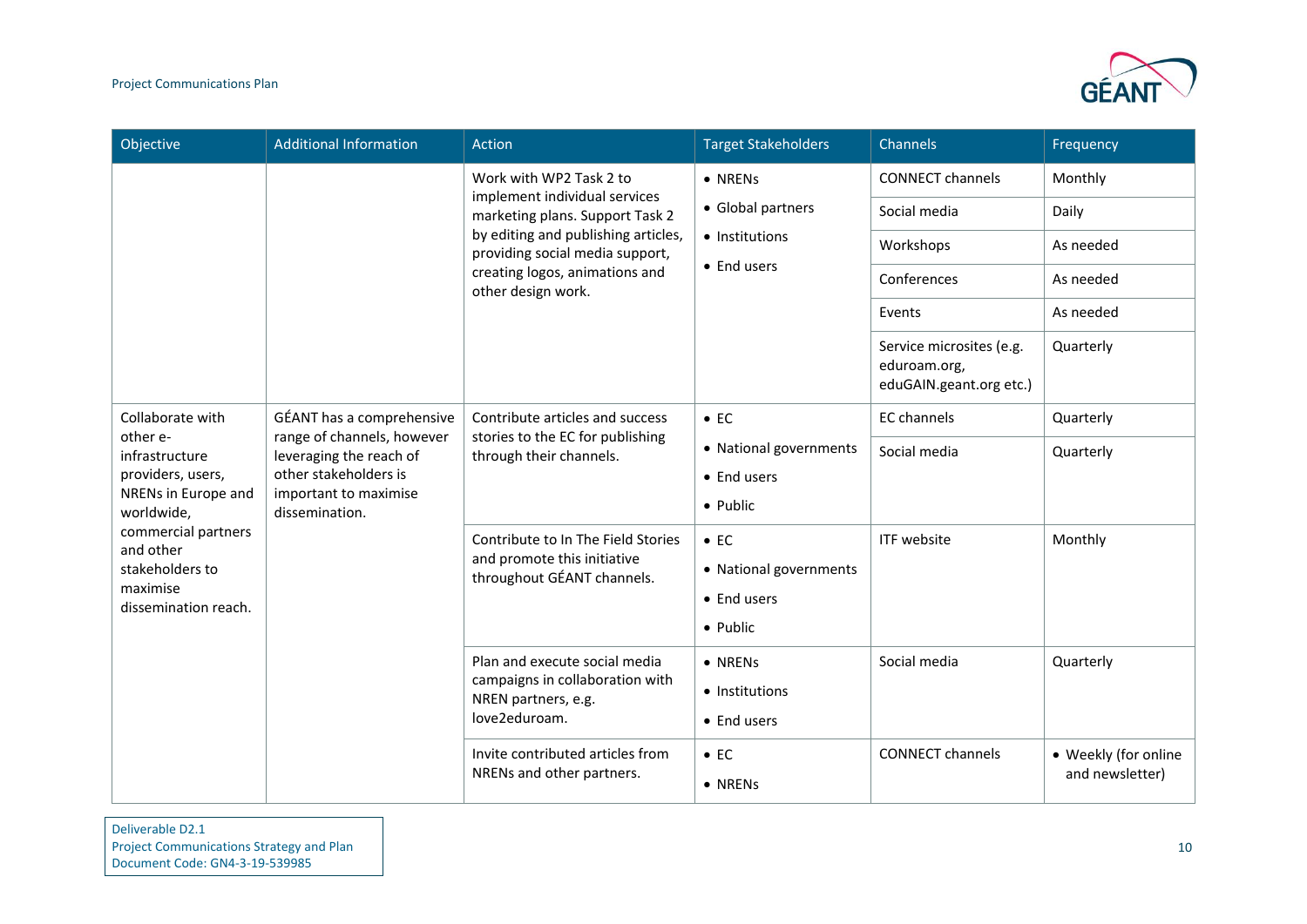

| Objective                                                                                 | <b>Additional Information</b>                                                                                                                                                      | Action                                                                                                                                                                                                                                                            | <b>Target Stakeholders</b>                                                  | Channels                                                      | Frequency                     |
|-------------------------------------------------------------------------------------------|------------------------------------------------------------------------------------------------------------------------------------------------------------------------------------|-------------------------------------------------------------------------------------------------------------------------------------------------------------------------------------------------------------------------------------------------------------------|-----------------------------------------------------------------------------|---------------------------------------------------------------|-------------------------------|
|                                                                                           |                                                                                                                                                                                    |                                                                                                                                                                                                                                                                   | · Industry<br>• End users                                                   |                                                               | • Quarterly (for<br>magazine) |
|                                                                                           |                                                                                                                                                                                    | Undertake joint press releases                                                                                                                                                                                                                                    | $\bullet$ EC                                                                | <b>CONNECT channels</b>                                       | Quarterly                     |
|                                                                                           |                                                                                                                                                                                    | with suppliers where appropriate.                                                                                                                                                                                                                                 | • National governments                                                      | Media (press)                                                 | Quarterly                     |
|                                                                                           |                                                                                                                                                                                    |                                                                                                                                                                                                                                                                   | · Industry                                                                  | Events                                                        | Quarterly                     |
| Demonstrate the<br>capabilities, value                                                    | The Task should do this<br>through all relevant                                                                                                                                    | Create new user project case<br>studies for the impact website                                                                                                                                                                                                    | $\bullet$ EC                                                                | impact.geant.org                                              | Quarterly                     |
| and impact of the                                                                         | channels, but in particular                                                                                                                                                        | (six in Year 1 (M1-12) and six in<br>Year 2 (M13-23). It is anticipated                                                                                                                                                                                           | • NRENs                                                                     |                                                               |                               |
| GÉANT and R&E<br>utilising two websites to<br>networks.<br>the GÉANT and R&E<br>networks: | demonstrate the impact of<br>• Impact.geant.org (GÉANT<br>owned) highlights how                                                                                                    | that these additional<br>projects/organisations highlight<br>not just connectivity services, but<br>specifically trust & identity<br>services and cloud services.                                                                                                 | • National governments<br>• Research communities<br>• End users<br>• Public |                                                               |                               |
|                                                                                           | the project enables large<br>research projects, and<br>supports research<br>communities.<br>• The In The Field Stories<br>website, which can be<br>contributed to by all<br>NRENs. | Promote the featured projects<br>and the site itself, create<br>supporting materials (such as gifs,<br>short video interviews with WP3<br>participants and project<br>representatives) for use on social<br>media channels, in collaboration<br>with the featured | $\bullet$ EC                                                                | <b>CONNECT</b> magazine                                       | Quarterly                     |
|                                                                                           |                                                                                                                                                                                    |                                                                                                                                                                                                                                                                   | • NRENs<br>• National governments<br>• Research communities<br>• End users  | Community portal<br>(connect.geant.org)                       | Monthly                       |
|                                                                                           |                                                                                                                                                                                    |                                                                                                                                                                                                                                                                   |                                                                             | Weekly newsletter<br>(PeaR - to become<br>CONNECT newsletter) | Weekly                        |
|                                                                                           |                                                                                                                                                                                    | projects/organisations.                                                                                                                                                                                                                                           | • Public                                                                    | Social media                                                  | Ad-hoc                        |
|                                                                                           |                                                                                                                                                                                    | Contribute to In The Field Stories<br>and promote this initiative<br>throughout GÉANT channels.                                                                                                                                                                   | $\bullet$ EC<br>• National governments<br>• End users                       | ITF website                                                   | Monthly                       |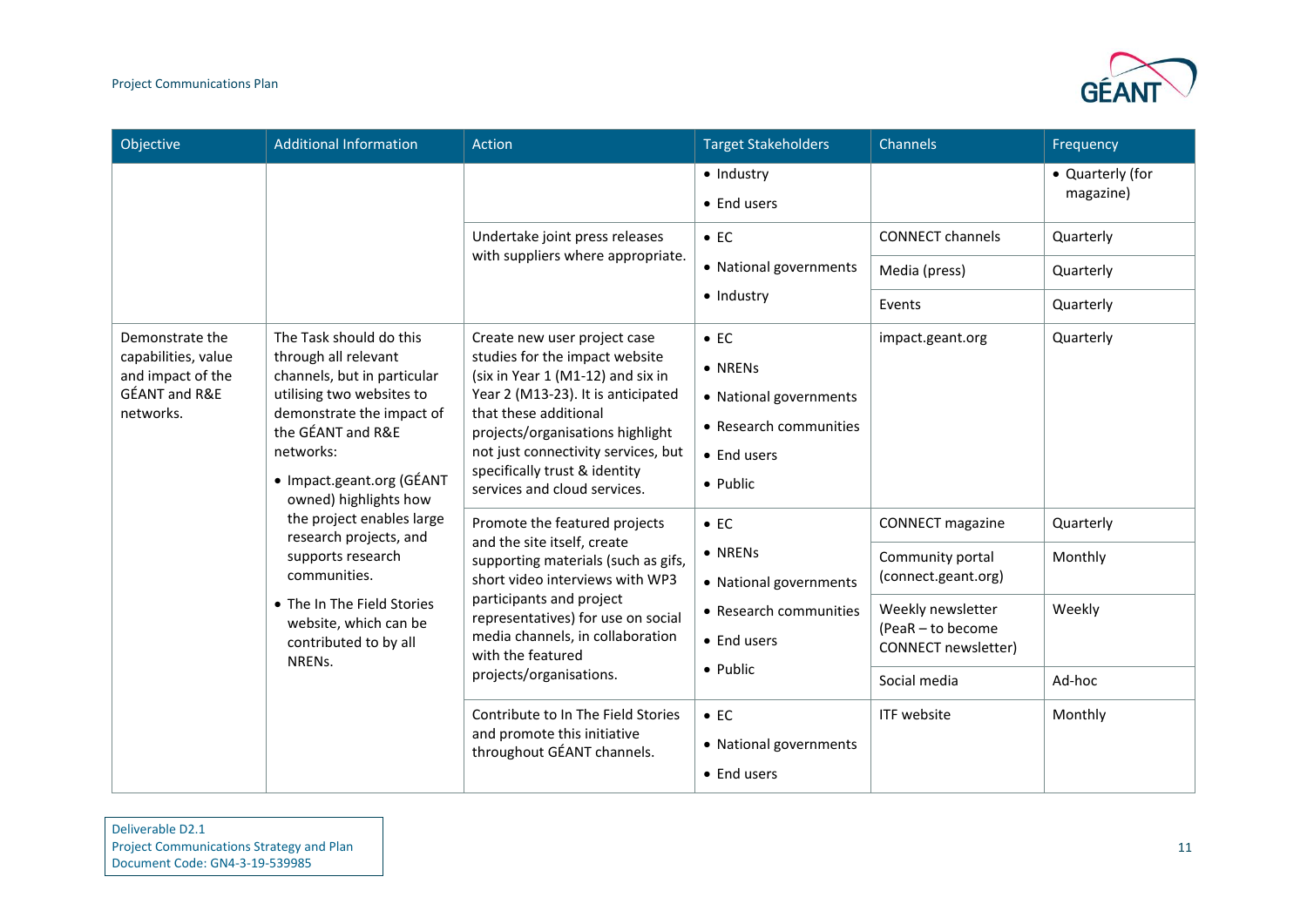### Project Communications Plan



| Objective | <b>Additional Information</b> | Action                                                                                                                                                                                                                | <b>Target Stakeholders</b>                                                                                                          | Channels                                                    | Frequency           |
|-----------|-------------------------------|-----------------------------------------------------------------------------------------------------------------------------------------------------------------------------------------------------------------------|-------------------------------------------------------------------------------------------------------------------------------------|-------------------------------------------------------------|---------------------|
|           |                               |                                                                                                                                                                                                                       | • Public                                                                                                                            |                                                             |                     |
|           |                               | Provide full communications,<br>branding and design support to<br>WP2 Task 3 Events for external<br>events at which the project has a<br>presence: TNC, ICT,<br>SuperComputing, EOSC<br>Stakeholder Forum and others. | $\bullet$ EC<br>• NRENs<br>• National governments<br>• Research communities<br>• End users<br>$\bullet$ Public<br>• Global partners | <b>External events</b>                                      | As needed for event |
|           |                               | Create regular news, articles and<br>blog posts about the GÉANT and<br>R&E networks.                                                                                                                                  | $\bullet$ EC<br>• NRENs<br>• National governments<br>• Research communities<br>• End users<br>• Public                              | CONNECT channels;<br>GÉANT.org and social<br>media channels | Ad-hoc              |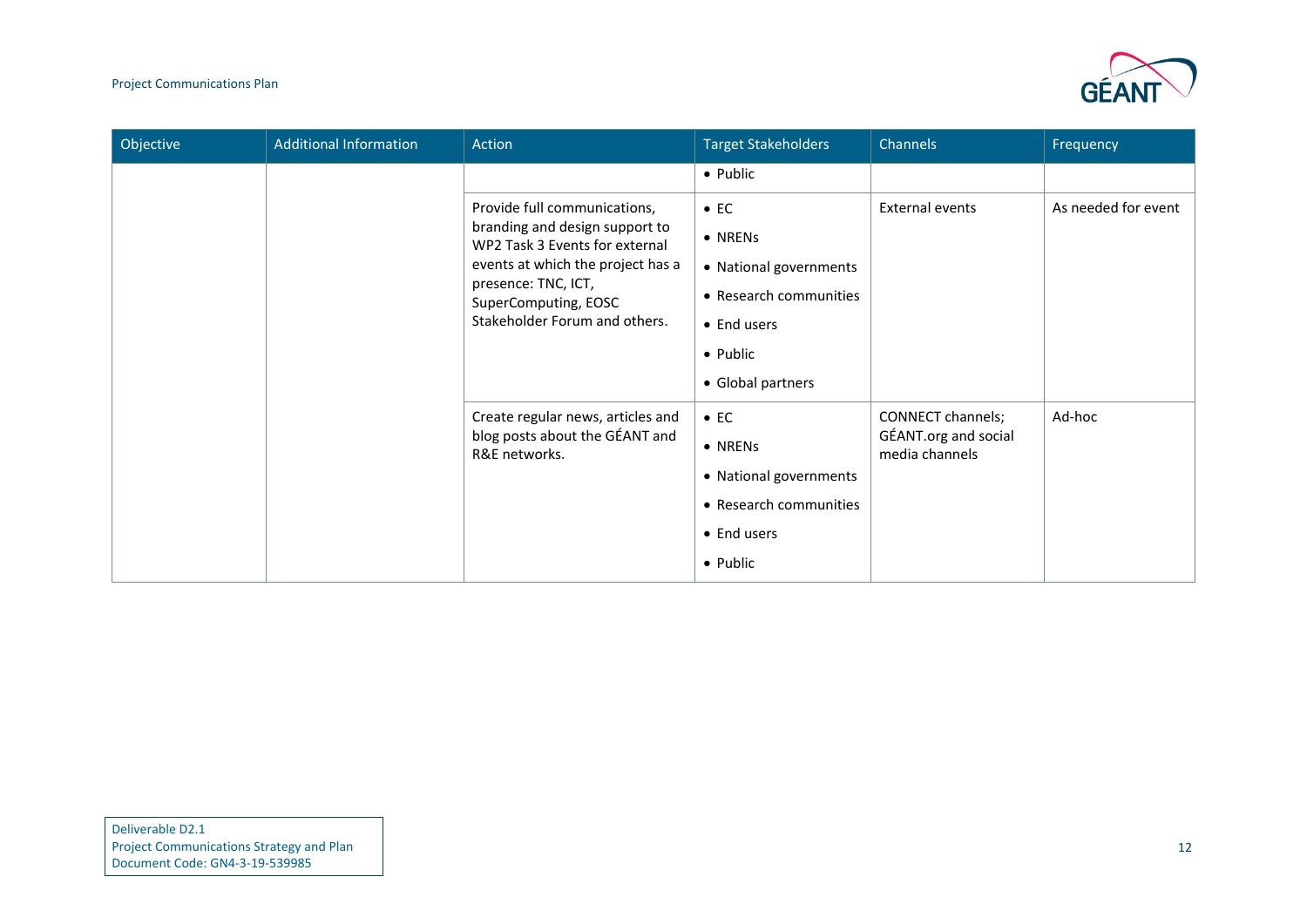### Project Communications Plan



| Objective                                                                                                                      | <b>Additional Information</b> | Action                                                                                                                                                                              | <b>Target Stakeholders</b>                                                                             | Channels                                                     | Frequency           |
|--------------------------------------------------------------------------------------------------------------------------------|-------------------------------|-------------------------------------------------------------------------------------------------------------------------------------------------------------------------------------|--------------------------------------------------------------------------------------------------------|--------------------------------------------------------------|---------------------|
| Promote the GN4-3<br>and GN4-3N projects,<br>and their activities,<br>and foster inclusion<br>amongst project<br>participants. |                               | Produce a two-page factsheet,<br>new web pages and banners for<br>the GÉANT website.                                                                                                | $\bullet$ EC<br>• NRENs<br>• National governments<br>• Research communities<br>• End users<br>• Public | <b>GÉANT</b> website                                         | M <sub>3</sub>      |
|                                                                                                                                |                               | Publish news items, articles and<br>interviews to highlight the<br>project's capabilities and value<br>and promote through all<br>channels.                                         | $\bullet$ EC<br>• NRENs<br>• National governments<br>• Research communities<br>• End users<br>• Public | GÉANT channels; GÉANT<br>website; EC and partner<br>websites | Monthly             |
|                                                                                                                                |                               | Support project symposium and<br>convention with messaging,<br>promotion and workshops for<br>WPLs and TLs.                                                                         | • Project participants                                                                                 | PMC and Symposium;<br>intranet, PMO weekly,<br>banners       | As needed for event |
|                                                                                                                                |                               | Support the PMO with its weekly<br>newsletter.                                                                                                                                      | • Project participants                                                                                 | PMO weekly                                                   | Weekly              |
|                                                                                                                                |                               | Produce branding guidelines and<br>presentation templates for all<br>partners and participants to use,<br>to ensure consistent branding<br>and practice by project<br>participants. | • Project participants<br>• NRENs                                                                      | N/A                                                          | M <sub>3</sub>      |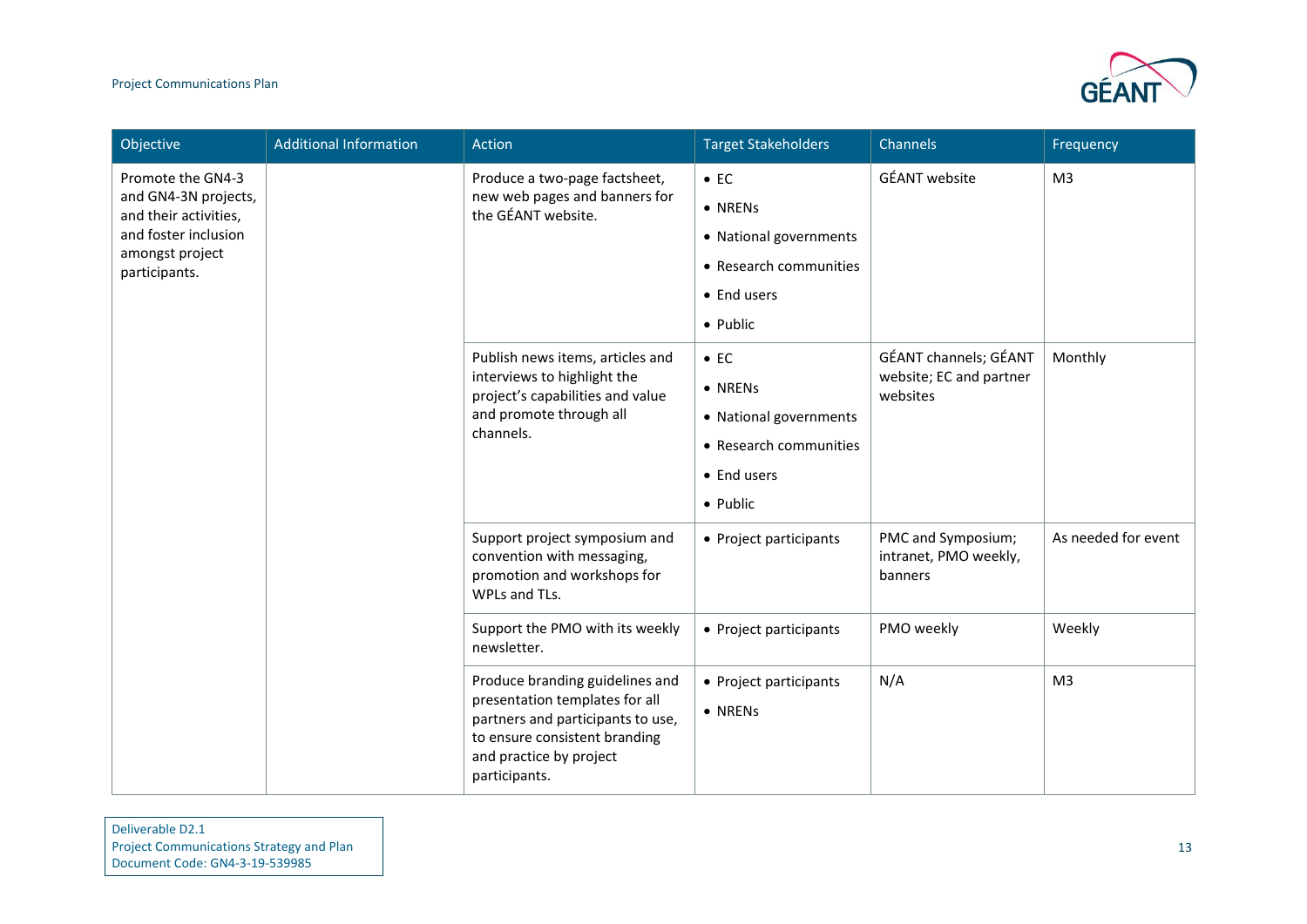

| Objective                                                                                                                                                                                  | <b>Additional Information</b>                                                                                                                                                                                                                                     | Action                                                                                                                                                                                      | <b>Target Stakeholders</b>                                                                             | Channels                | Frequency      |
|--------------------------------------------------------------------------------------------------------------------------------------------------------------------------------------------|-------------------------------------------------------------------------------------------------------------------------------------------------------------------------------------------------------------------------------------------------------------------|---------------------------------------------------------------------------------------------------------------------------------------------------------------------------------------------|--------------------------------------------------------------------------------------------------------|-------------------------|----------------|
| Streamline and<br>The project's<br>improve<br>effectiveness of<br>communications<br>channels<br>positive impact<br>(clouds.geant.org,<br>eduroam.org,<br>simplify the<br>and improve their | communications channels<br>have been developed in<br>predecessor projects and<br>include the main website<br>(geant.org), a blog site<br>(blog.geant.org) that<br>includes NREN and partner<br>news stories, a weekly                                             | Launch the CONNECT family of<br>channels (magazine, website,<br>newsletter).                                                                                                                | $\bullet$ EC<br>• NRENs<br>• National governments<br>• Research communities<br>• End users<br>• Public | <b>CONNECT channels</b> | M <sub>6</sub> |
|                                                                                                                                                                                            | newsletter (PeaR) that<br>collates new content from<br>blog.geant.org and<br>distributes it via email to a<br>list of subscribers, a website<br>that highlights the project's<br>(impact.geant.org), the<br>CONNECT printed magazine,<br>several service websites | Review and redesign the<br>GÉANT.org website to be more<br>engaging, with less content and<br>fully integrated with other sites<br>such as IMPACT, CONNECT etc.                             | $\bullet$ EC<br>• NRENs<br>• National governments<br>• Research communities<br>• End users<br>• Public | GÉANT.org               | M7 - M12       |
|                                                                                                                                                                                            | eduGAIN.geant.org,<br>inacademia.org etc.), and a<br>range of social media<br>channels that continue to<br>grow in reach and influence.<br>In GN4-3 the Task will                                                                                                 | Conduct a regular review process<br>to ensure all GÉANT websites,<br>social media channels and<br>newsletters are aligned and<br>working together to provide a<br>seamless user experience. | $\bullet$ EC<br>• NRENs<br>• National governments<br>• Research communities<br>• End users<br>• Public | All channels            | Quarterly      |
|                                                                                                                                                                                            | communications channels<br>integration with one<br>another, so that their<br>impact is greater and                                                                                                                                                                | Provide design support to WP2 T2<br>to improve the branding of<br>service microsites and ensure a<br>more consistent feel that                                                              | • NRENs<br>• Institutions<br>• End users                                                               | Services microsites     | Quarterly      |

Deliverable D2.1 Project Communications Strategy and Plan Document Code: GN4-3-19-539985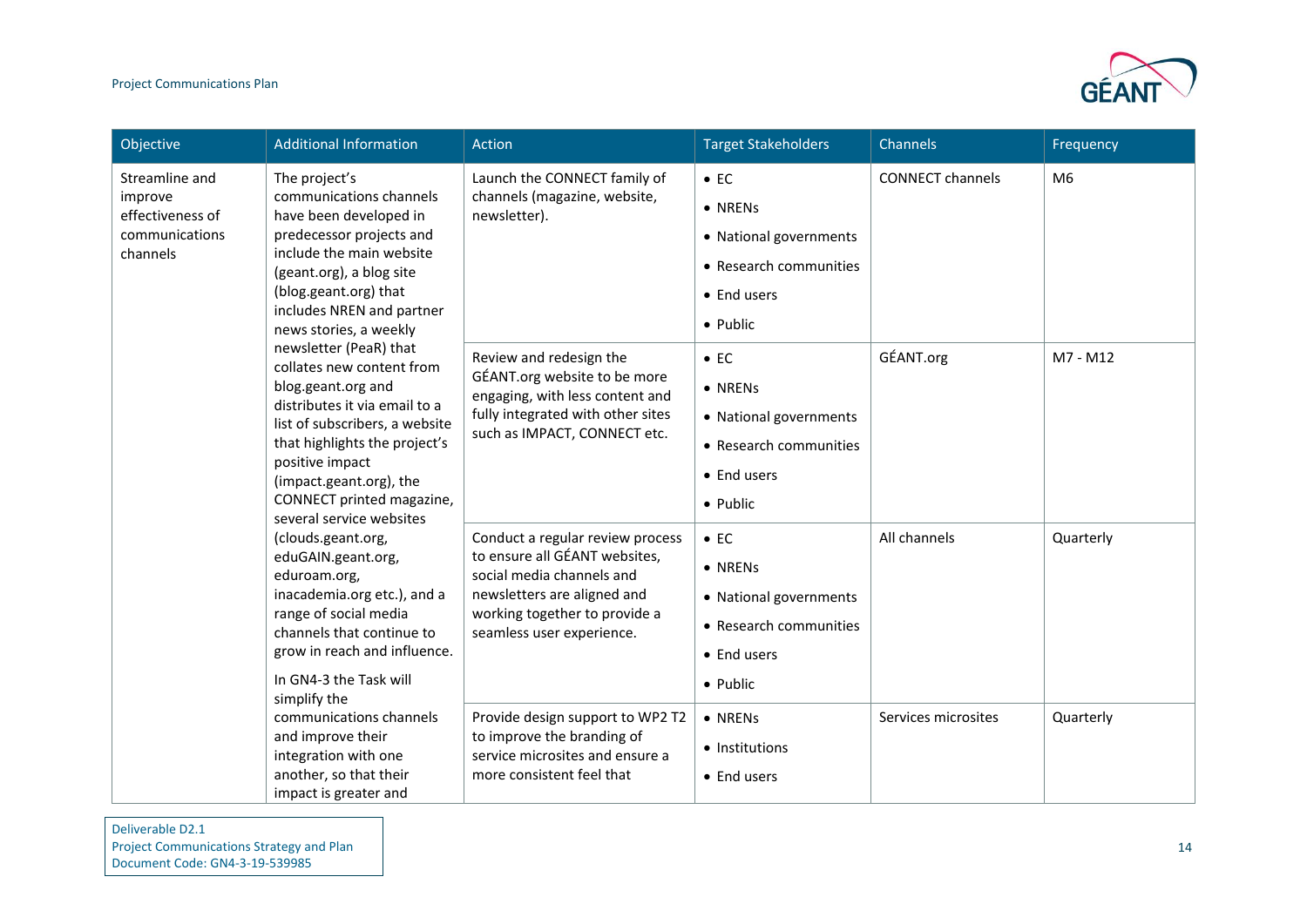

| Objective                                                                                                                                                                | <b>Additional Information</b>                                                                                                                                                                                     | <b>Action</b>                                                                                                                                                                                                                                                                                                  | <b>Target Stakeholders</b>                                                                                                                                                | <b>Channels</b>                     | Frequency                           |
|--------------------------------------------------------------------------------------------------------------------------------------------------------------------------|-------------------------------------------------------------------------------------------------------------------------------------------------------------------------------------------------------------------|----------------------------------------------------------------------------------------------------------------------------------------------------------------------------------------------------------------------------------------------------------------------------------------------------------------|---------------------------------------------------------------------------------------------------------------------------------------------------------------------------|-------------------------------------|-------------------------------------|
|                                                                                                                                                                          | contributors are more<br>comfortable with which<br>channel to use.                                                                                                                                                | emphasises where they sit under<br>the GÉANT umbrella.                                                                                                                                                                                                                                                         |                                                                                                                                                                           |                                     |                                     |
| Help to build a<br>stronger profile for                                                                                                                                  | GÉANT holds a leadership<br>position in Trust & Identity,<br>with eduroam and eduGAIN<br>acting as core services to<br>the GÉANT offering, and<br>new services such as<br>eduTEAMS and InAcademia<br>being added. | Support WP2 T2 Services<br>Marketing by producing a range<br>of materials (graphics,<br>animations, literature, digital<br>engagement campaigns, booth<br>posters etc.), including short<br>animations that encourage click<br>through and a more in-depth<br>video that targets a more<br>technical audience. | <b>CONNECT channels</b><br>• NRENs<br>• Participants<br>Social media channels<br>• Institutions<br>$\bullet$ End users<br>Impact website<br>Services microsites<br>Events | As needed for WP2<br>T <sub>2</sub> |                                     |
| Trust & Identity -<br>highlighting the<br>range of services<br>available and<br>leveraging the brand<br>awareness of core<br>services such as<br>eduroam and<br>eduGAIN. |                                                                                                                                                                                                                   |                                                                                                                                                                                                                                                                                                                |                                                                                                                                                                           |                                     | As needed for WP2<br>T <sub>2</sub> |
|                                                                                                                                                                          |                                                                                                                                                                                                                   |                                                                                                                                                                                                                                                                                                                |                                                                                                                                                                           |                                     | As needed for WP2<br>T <sub>2</sub> |
|                                                                                                                                                                          |                                                                                                                                                                                                                   |                                                                                                                                                                                                                                                                                                                |                                                                                                                                                                           |                                     | As needed for WP2<br>T <sub>2</sub> |
|                                                                                                                                                                          |                                                                                                                                                                                                                   |                                                                                                                                                                                                                                                                                                                |                                                                                                                                                                           |                                     | As needed for WP2<br>T <sub>2</sub> |

### Table 3.2: Communications plan

<span id="page-16-0"></span>The identified actions will be tracked on an ongoing basis and their success measured against the KPIs set for the Task (see Section 4.). Progress will be reported in quarterly reports and any issues identified for monthly RAG reports.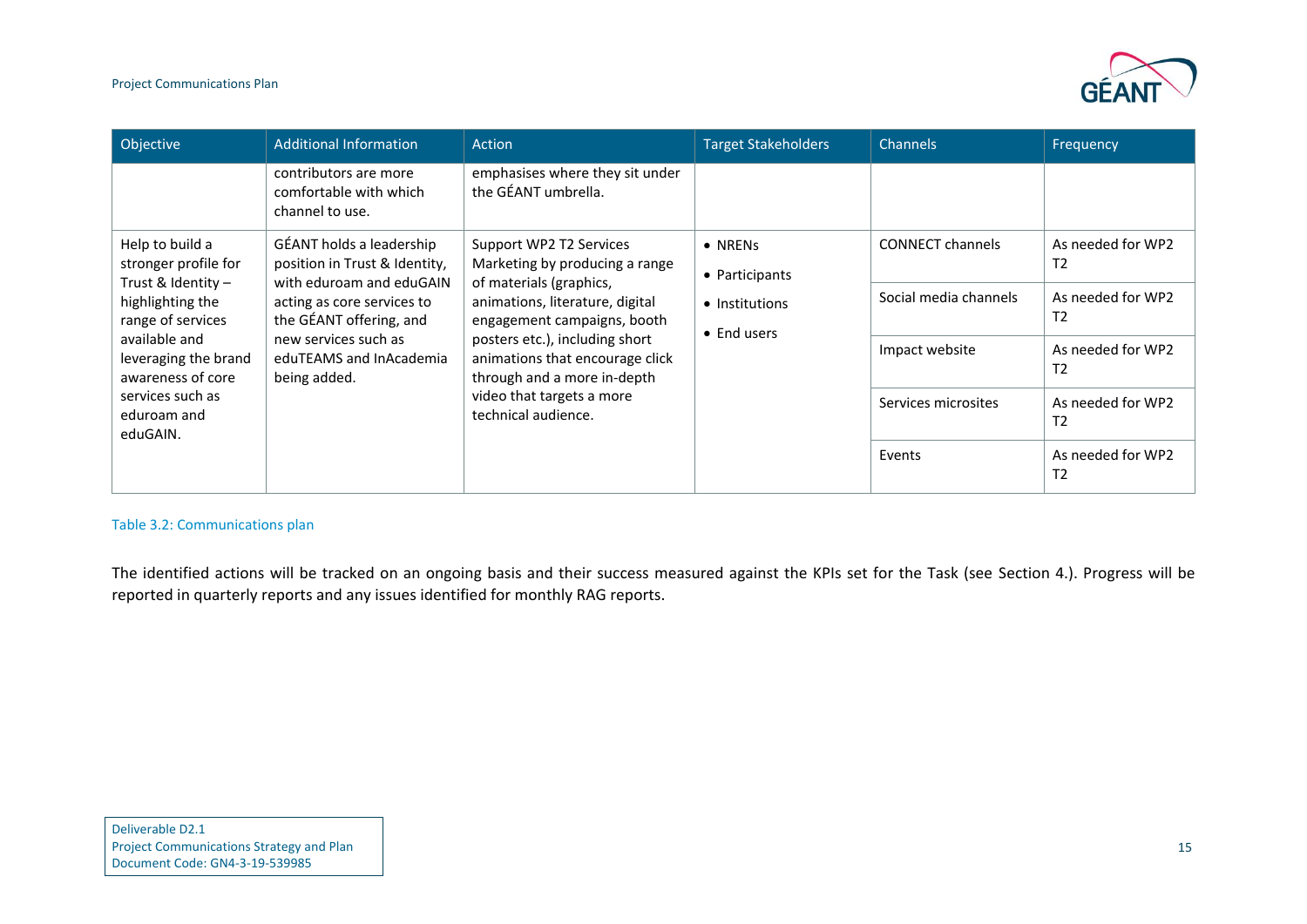

## <span id="page-17-0"></span>**<sup>4</sup> Key Performance Indicators**

The success of the Communications Plan is measured against Key Performance Indicators (KPIs).

The following KPIs have been set to support the monitoring of this progress:

• Increase distribution of CONNECT printed magazine by 5% year on year.

In the final year of GN4-2, 1,850 printed copies of CONNECT magazine (covering issues 28, 29, and 30) were distributed. This figure includes those copies sent to NRENs and other organisations, and those distributed at events.

In GN4-3, distribution will be measured for each issue and reported within the quarterly reports, providing an overall annual figure. Distribution figures will include copies sent to NRENs and other organisations, and copies distributed at events.

• Increase total visits to GÉANT community portal (to be rebranded as connect.geant.org as part of the CONNECT family) by 10% year on year.

In the final year of GN4-2, the blog.geant.org website had 7,396 visitors (January 2018 – December 2018).

In GN4-3, visits will be measured on a monthly basis and reported in the quarterly reports, providing an overall annual figure for the calendar year.

• 50% of social media posts to generate >=2.0% engagement rate.

In the final year of GN4-2, the average engagement rate for GÉANT's Twitter posts was 0.8% for the period October 1 to December 31 2018 (most recent information available).

In GN4-3, digital engagement work will seek to improve this rate, which will be monitored on a monthly basis as part of a monthly digital engagement report, and also reported in the quarterly reports. Note the comparison data for the KPI will be based on Twitter posts, although other social media channels will be monitored as part of the reports.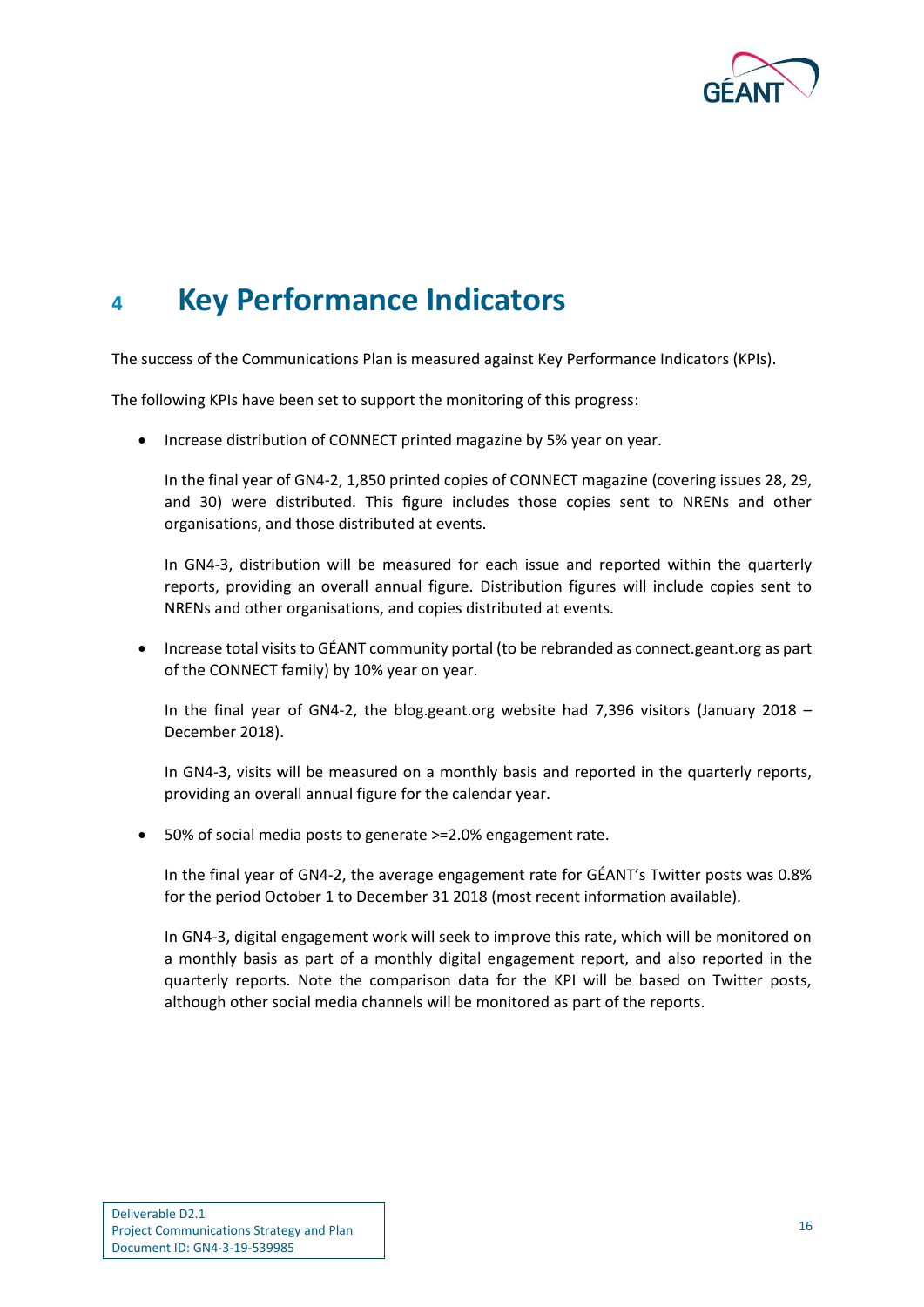

### <span id="page-18-0"></span>**<sup>5</sup> Conclusions**

The Task has a broad remit, and it is anticipated that the objectives and associated actions identified in this deliverable will bring clarity and purpose to this, thus providing the best possible support to the project's objectives.

Certain approaches are required to ensure success:

- Close collaboration with all Work Packages is a must, but particularly with WP3 *User & Stakeholder Engagement*, with Task 2 *Services Marketing* and with Task 3 *Events* within WP2 itself.
- Creation of engaging and appropriate content for diverse stakeholders, that can also be easily shared with and by project partners. The established 'twin track' approach that has proved effective in GN4-2 will continue to be followed, as will the approach of recognising the need for a diverse range of content to suit the digital landscape, and subsequent evolving behaviours of audiences.

Finally, in delivering the new CONNECT family (magazine, website and newsletter), it is hoped that the project's communications can take another step forward with a clearer mix of channels that offers project partners not only a strong platform for wider dissemination, but also a source of relevant community content that supports their own outreach activities. The impact.geant.org site is anticipated to grow substantially and help to reach non-technical audiences, and the creation of a raft of new content for these channels and social media is expected to grow the project's reach significantly.

Progress towards these objectives will be monitored on a monthly basis, reported on at the PMB meetings, and adjustments made where necessary to ensure completion.